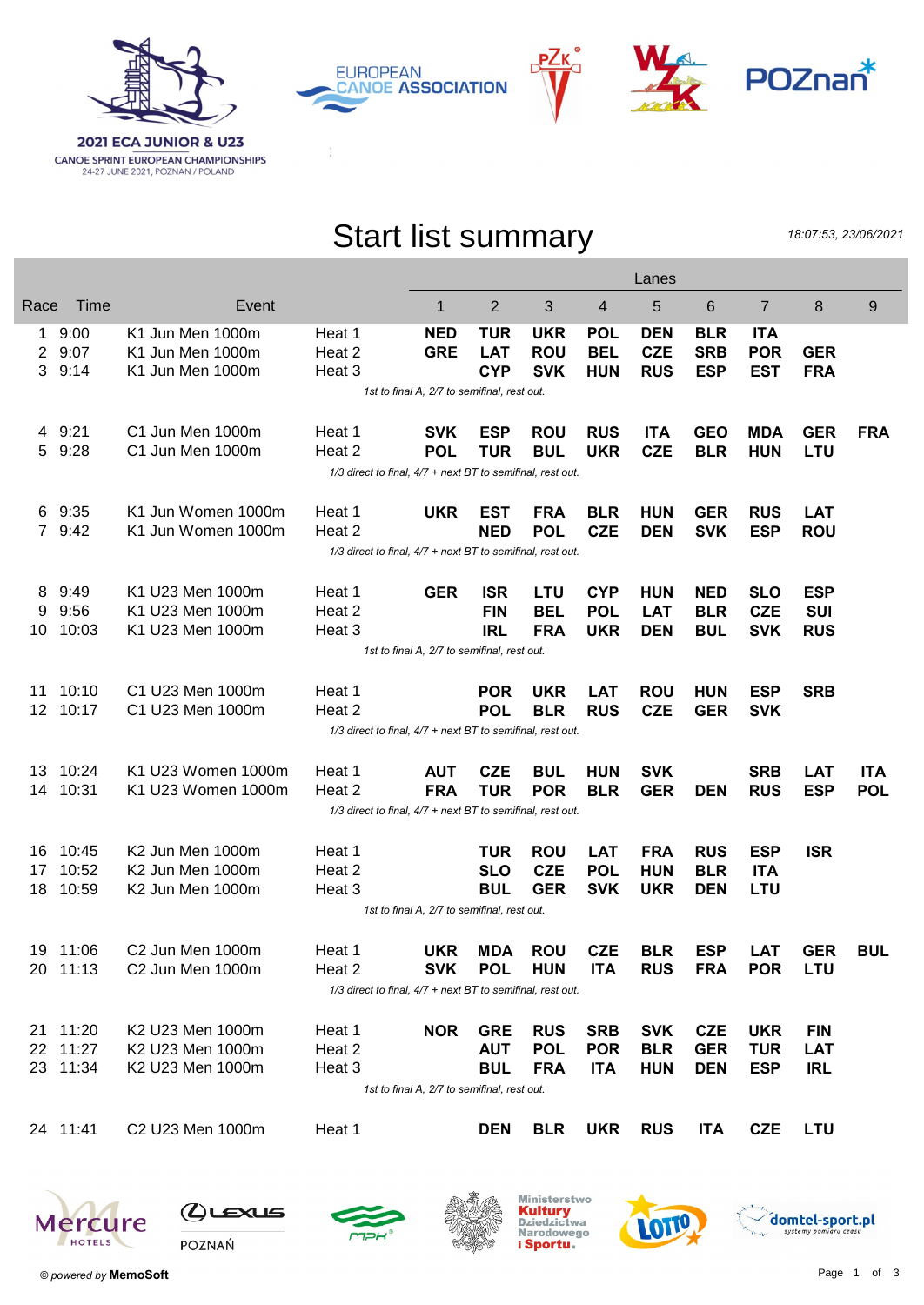

**CANOE SPRINT EUROPEAN CHAMPIONSHIPS**<br>24-27 JUNE 2021, POZNAN / POLAND







## Start list summary

18:07:53, 23/06/2021

|      |                                                            |                                          |                                                               |                                             |                |            |                | Lanes      |            |                |            |            |
|------|------------------------------------------------------------|------------------------------------------|---------------------------------------------------------------|---------------------------------------------|----------------|------------|----------------|------------|------------|----------------|------------|------------|
| Race | Time                                                       | Event                                    |                                                               | $\mathbf{1}$                                | $\overline{2}$ | 3          | $\overline{4}$ | 5          | 6          | $\overline{7}$ | 8          | 9          |
|      | 25 11:48                                                   | C <sub>2</sub> U <sub>23</sub> Men 1000m | Heat 2                                                        |                                             | <b>SVK</b>     | <b>FRA</b> | <b>POL</b>     | <b>ROU</b> | <b>HUN</b> | <b>ESP</b>     |            |            |
|      | 1/3 direct to final, 4/7 + next BT to semifinal, rest out. |                                          |                                                               |                                             |                |            |                |            |            |                |            |            |
| 26   | 12:05                                                      | K1 Jun Women 500m                        | Heat 1                                                        |                                             | <b>EST</b>     | <b>FRA</b> | <b>GER</b>     | <b>BLR</b> | <b>SRB</b> | <b>ESP</b>     | <b>NED</b> |            |
|      | 27 12:10                                                   | K1 Jun Women 500m                        | Heat 2                                                        |                                             | <b>BEL</b>     | <b>LTU</b> | <b>CZE</b>     | <b>HUN</b> | <b>ITA</b> | <b>AUT</b>     | <b>GRE</b> |            |
| 28   | 12:15                                                      | K1 Jun Women 500m                        | Heat 3                                                        |                                             | <b>LAT</b>     | <b>RUS</b> | <b>POL</b>     | <b>UKR</b> | <b>DEN</b> | <b>POR</b>     |            |            |
|      | 1st to final A, 2/7 to semifinal, rest out.                |                                          |                                                               |                                             |                |            |                |            |            |                |            |            |
| 29   | 12:20                                                      | K1 Jun Men 500m                          | Heat 1                                                        | <b>MKD</b>                                  | <b>ISR</b>     | <b>ROU</b> | <b>HUN</b>     | <b>DEN</b> | <b>POL</b> | <b>LAT</b>     | <b>CYP</b> |            |
| 30   | 12:25                                                      | K1 Jun Men 500m                          | Heat 2                                                        | <b>SLO</b>                                  | <b>NED</b>     | <b>UKR</b> | <b>RUS</b>     | <b>BUL</b> | <b>GER</b> | <b>SVK</b>     | <b>AZE</b> |            |
| 31   | 12:30                                                      | K1 Jun Men 500m                          | Heat 3                                                        |                                             | <b>FRA</b>     | <b>ITA</b> | <b>BLR</b>     | <b>CZE</b> | <b>ESP</b> | <b>TUR</b>     | <b>GRE</b> |            |
|      | 1st to final A, 2/7 to semifinal, rest out.                |                                          |                                                               |                                             |                |            |                |            |            |                |            |            |
| 32   | 12:35                                                      | C1 Jun Women 500m                        | Heat 1                                                        |                                             | <b>GEO</b>     | <b>GER</b> | <b>HUN</b>     | <b>RUS</b> | <b>POL</b> | <b>CRO</b>     | <b>POR</b> |            |
| 33   | 12:40                                                      | C1 Jun Women 500m                        | Heat 2                                                        |                                             | <b>LAT</b>     | <b>ITA</b> | <b>BLR</b>     | <b>UKR</b> | <b>CZE</b> | <b>ESP</b>     |            |            |
|      | 1/3 direct to final, 4/7 + next BT to semifinal, rest out. |                                          |                                                               |                                             |                |            |                |            |            |                |            |            |
| 34   | 12:45                                                      | K1 U23 Women 500m                        | Heat 1                                                        |                                             | <b>ISR</b>     | <b>LAT</b> | <b>SLO</b>     | <b>BLR</b> | <b>DEN</b> | <b>RUS</b>     | <b>FRA</b> |            |
| 35   | 12:50                                                      | K1 U23 Women 500m                        | Heat 2                                                        |                                             | <b>BUL</b>     | <b>CZE</b> | <b>SVK</b>     | <b>POL</b> | <b>ITA</b> | <b>FIN</b>     | <b>AUT</b> |            |
| 36   | 12:55                                                      | K1 U23 Women 500m                        | Heat 3                                                        |                                             | <b>UKR</b>     | <b>GER</b> | <b>HUN</b>     | <b>SRB</b> | <b>ESP</b> | <b>TUR</b>     | <b>NOR</b> |            |
|      |                                                            |                                          |                                                               | 1st to final A, 2/7 to semifinal, rest out. |                |            |                |            |            |                |            |            |
| 37   | 13:00                                                      | K1 U23 Men 500m                          | Heat 1                                                        | <b>HUN</b>                                  | <b>SUI</b>     | <b>CYP</b> | <b>DEN</b>     | <b>CZE</b> | <b>GER</b> | <b>ISR</b>     | <b>UKR</b> | <b>SVK</b> |
| 38   | 13:05                                                      | K1 U23 Men 500m                          | Heat 2                                                        | <b>GRE</b>                                  | <b>MKD</b>     | <b>TUR</b> | <b>POL</b>     | <b>SRB</b> | <b>BLR</b> | <b>FIN</b>     | <b>NED</b> |            |
| 39   | 13:10                                                      | K1 U23 Men 500m                          | Heat 3                                                        | <b>AUT</b>                                  | <b>LAT</b>     | <b>ITA</b> | <b>SLO</b>     | <b>RUS</b> | <b>ESP</b> | <b>BUL</b>     |            |            |
|      |                                                            |                                          |                                                               | 1st to final A, 2/7 to semifinal, rest out. |                |            |                |            |            |                |            |            |
| 40   | 13:15                                                      | C1 U23 Women 500m                        | Heat 1                                                        |                                             | <b>SRB</b>     | <b>MDA</b> | <b>RUS</b>     | <b>UKR</b> | <b>CRO</b> | <b>FRA</b>     | <b>CZE</b> |            |
| 41   | 13:20                                                      | C1 U23 Women 500m                        | Heat 2                                                        |                                             | <b>BLR</b>     | <b>HUN</b> | <b>GEO</b>     | <b>SVK</b> | <b>POL</b> | <b>ESP</b>     |            |            |
|      | 1/3 direct to final, 4/7 + next BT to semifinal, rest out. |                                          |                                                               |                                             |                |            |                |            |            |                |            |            |
| 42   | 15:30                                                      | C2 Jun Men 500m                          | Heat 1                                                        | <b>ROU</b>                                  | <b>SVK</b>     | <b>CZE</b> | <b>BLR</b>     | <b>FRA</b> | <b>HUN</b> | <b>LAT</b>     | <b>POL</b> | <b>LTU</b> |
|      | 43 15:35                                                   | C2 Jun Men 500m                          | Heat 2                                                        | <b>BUL</b>                                  | <b>ITA</b>     | <b>ESP</b> | <b>GER</b>     | MDA        | <b>UKR</b> | <b>RUS</b>     | <b>POR</b> |            |
|      |                                                            |                                          | 1/3 direct to final, 4/7 + next BT to semifinal, rest out.    |                                             |                |            |                |            |            |                |            |            |
|      | 44 15:40                                                   | K2 Jun Women 500m                        | Heat 1                                                        | <b>RUS</b>                                  | <b>POL</b>     | <b>SVK</b> | <b>BLR</b>     | <b>CZE</b> | <b>HUN</b> | <b>FRA</b>     | <b>LAT</b> |            |
|      | 45 15:45                                                   | K2 Jun Women 500m                        | Heat 2                                                        | <b>NED</b>                                  | <b>ESP</b>     | <b>SRB</b> | <b>UKR</b>     | <b>DEN</b> | <b>GER</b> | LTU            | <b>ITA</b> |            |
|      |                                                            |                                          | 1/3 direct to final, 4/7 + next BT to semifinal, rest out.    |                                             |                |            |                |            |            |                |            |            |
|      | 46 15:50                                                   | C2 Jun Women 500m                        | Heat 1                                                        |                                             | <b>CZE</b>     | <b>ITA</b> | <b>HUN</b>     | <b>BLR</b> | <b>UKR</b> | <b>ESP</b>     |            |            |
|      | 47 15:55                                                   | C2 Jun Women 500m                        | Heat 2                                                        |                                             |                | <b>GER</b> | <b>FRA</b>     | <b>RUS</b> | <b>POL</b> | <b>LTU</b>     |            |            |
|      |                                                            |                                          | $1/2$ direct to final $1/7$ + next $PT$ to cemifinal rest out |                                             |                |            |                |            |            |                |            |            |

 $1/3$  direct to final,  $4/7$  + next BT to semifinal, rest out.